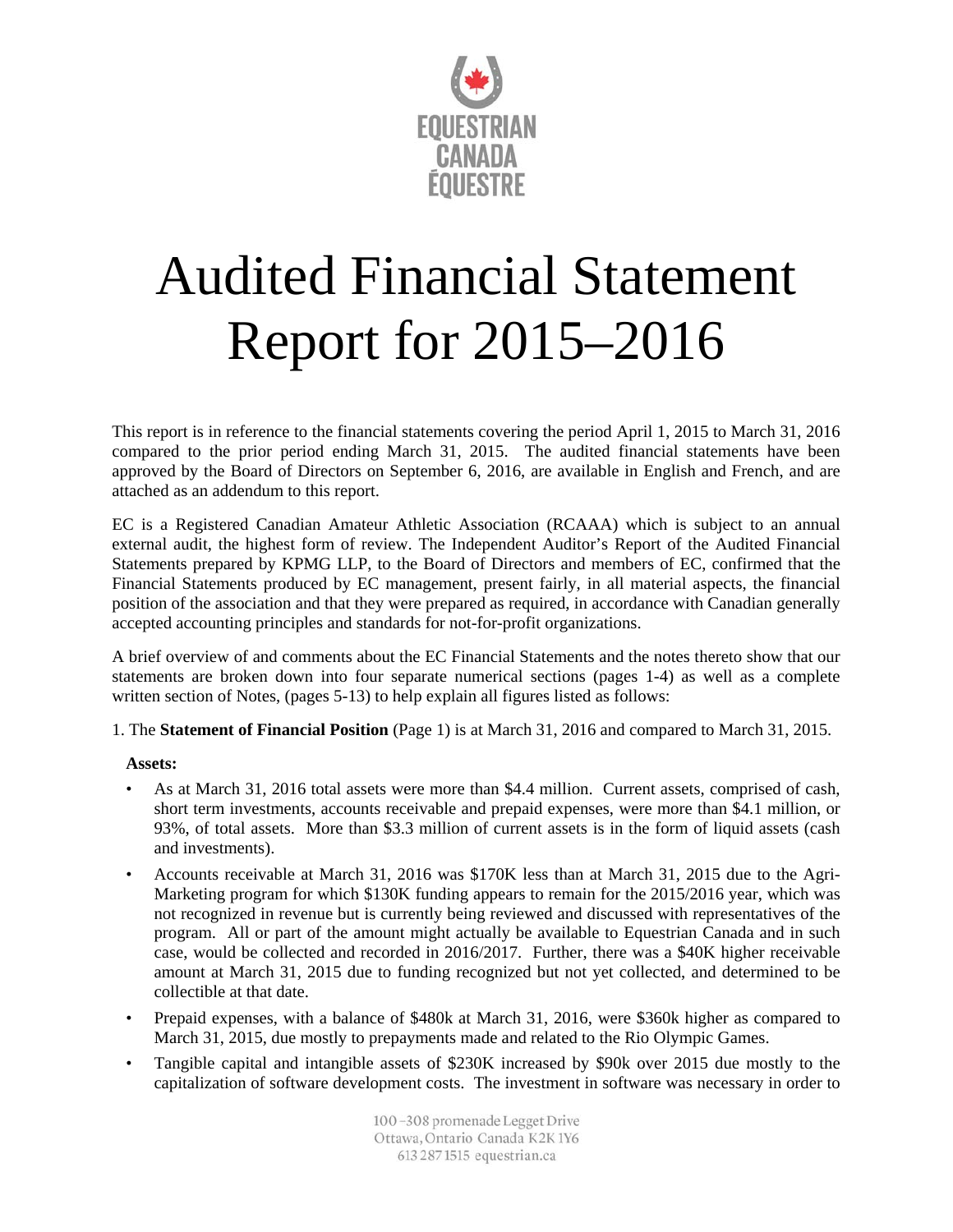

create efficiencies in the next and future years to allow the organization to update its operational technology such as a new accounting system and software, as well as the changes to the association's website. The organization found it necessary to change to the new accounting system, Microsoft Dynamics NAV, as the previous system, ACCPAC for DOS, was an old system no longer supported for either software or on newer hardware.

• Horses is shown separately at \$80K and is due to the acquisition of a horse in the current period for \$104K less amortization in the current period of \$24K. There was no balance in the horses asset category at March 31, 2015.

## **Liabilities and Fund Balances:**

- Accounts payable and accrued liabilities balances at March 31, 2016 reflect invoices and expenses incurred and still unpaid at March 2016, most of which were paid subsequently in April 2016. These balances remained similar to the outstanding balances at March 31, 2015.
- Deferred revenue of \$1.2 million arises from collecting contributions which are for a calendar year period rather than the fiscal year period and thus, from an accounting perspective, only the portion that relates to the fiscal period can be recorded in that period's Statement of Operations, and the remainder on the Statement of Financial Position. The current year end balance was comparable to that of March 31, 2015.
- The fund balances section lists the accumulation of net worth over the years. Restricted funds are detailed by discipline and category within Note 7 (page 10) and the unrestricted funds summary is contained within the Statement of Changes in Fund Balances (page 3). While the restricted funds balance at March 31, 2016 has improved by \$500K to reach a level of \$2.4 million, the unrestricted funds balance has decreased by \$430K to reach a balance of \$35K at March 31, 2016. The decline in unrestricted funds is due mostly to a deficiency of revenue over expenses, discussed further in point 2 below, and investments in capital assets as discussed above.
- Overall analysis of the Statement of Financial Position shows liquidity. With \$3.4 million or 80% of current assets in cash and short term investments, and restricted fund balances of just over \$2.4 million, there is adequate liquidity related to restricted funds. As well, as the Accounts Payable balance is \$0.6 million, such balance is more than adequately covered.
- 2. The **Statement of Operations** (Page 2) shows how the association performed over the past year (from April 1, 2015 to March 31, 2016) in terms of revenues and expenditures associated to the operations and as compared to how the association performed during the 2015 financial period. EC allocates its resources between five unrestricted funds (the divisions of the association including governance, sport, industry, provinces, and recreation), and the ten restricted funds (including all eight disciplines plus the equine medications fund and the legal defence fund).
	- Unrestricted fund resources are available for the benefit of the entire association whereas restricted funds are specifically allocated to sport disciplines, equine medications and the legal defence fund.
	- Association operating revenues, both unrestricted and restricted, remained similar to 2015 at more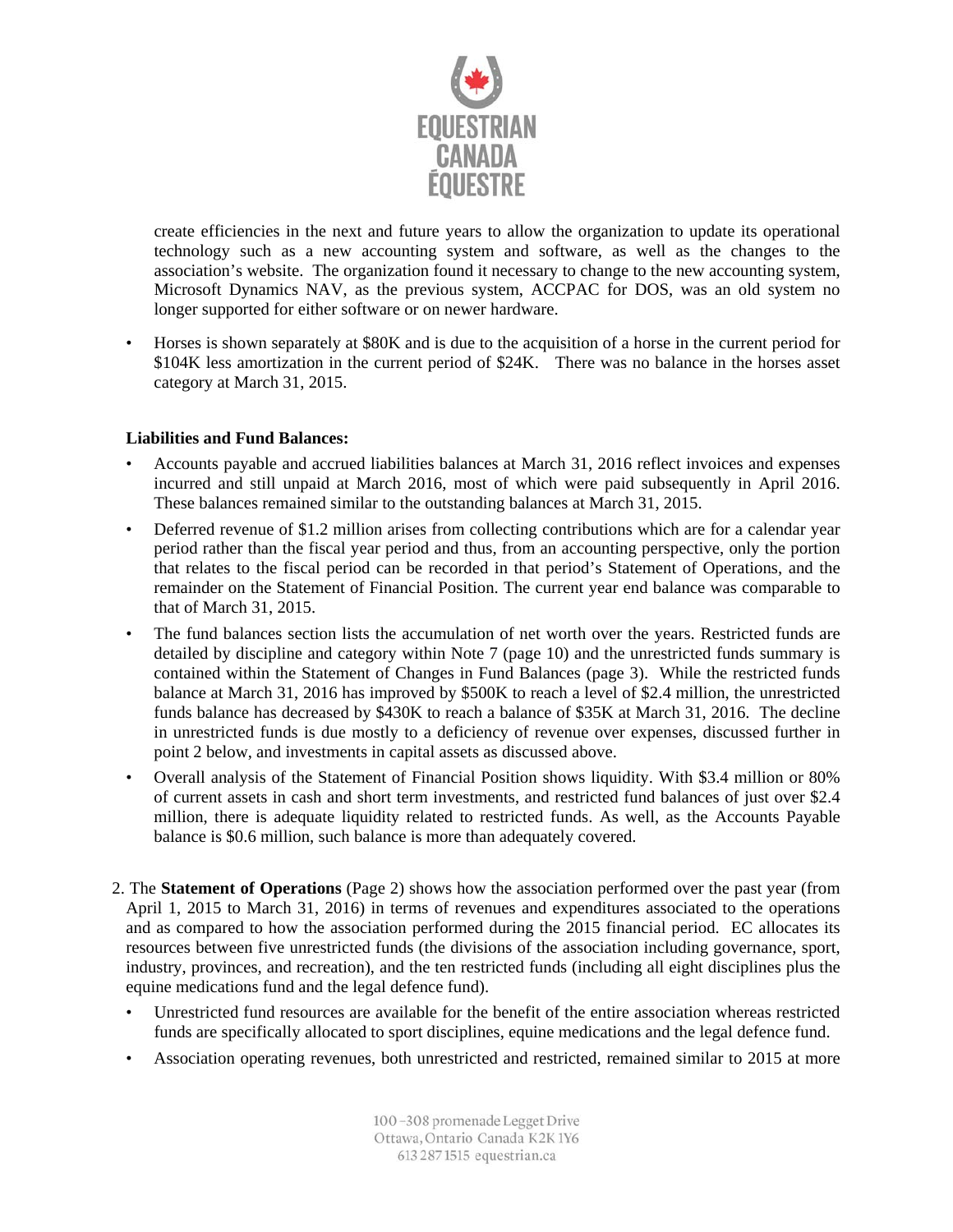

than \$7.5 million.

- Overall the organization showed an excess of revenues over expenditures during the 2016 financial period of just over \$160K for the year, which is divided between a deficiency in the unrestricted funds of \$340K and an excess of \$500K in the restricted funds. The 2016 operating results compared favourably to the 2015 operating results which showed a deficiency due to expenses being higher than revenues by \$460K.
- The deficiency in unrestricted funds of \$340K was due to non-recurring items including a loss of \$160K on the Pan Am Horse experience program, a loss of revenues of \$130K for the Agri-Marketing program (as previously discussed in the accounts receivable section), and additional unplanned expenses due to employee severances and the cost to replace those positions with temporary contractors in the finance department totalling \$100K, slightly offset by savings in various areas of \$50K. The unrestricted fund deficiency and the restricted fund excess from the operations of the financial year ending March 31, 2016 are then subtracted and added, respectively, to the previous year-end fund balances, forming a part of the fund balances as shown in the fund section within the Statement of Financial Position (Page 1 and now totaling **\$35,265** and **\$2,420,588** respectively), along with other items that contribute to the fund balances as indicated in the Statement of Changes in Fund Balances (Page 3). For a complete summary of the balances contained within each of the restricted funds at March 31, 2016, please see Note 7 on Page 10 of the financial statements.